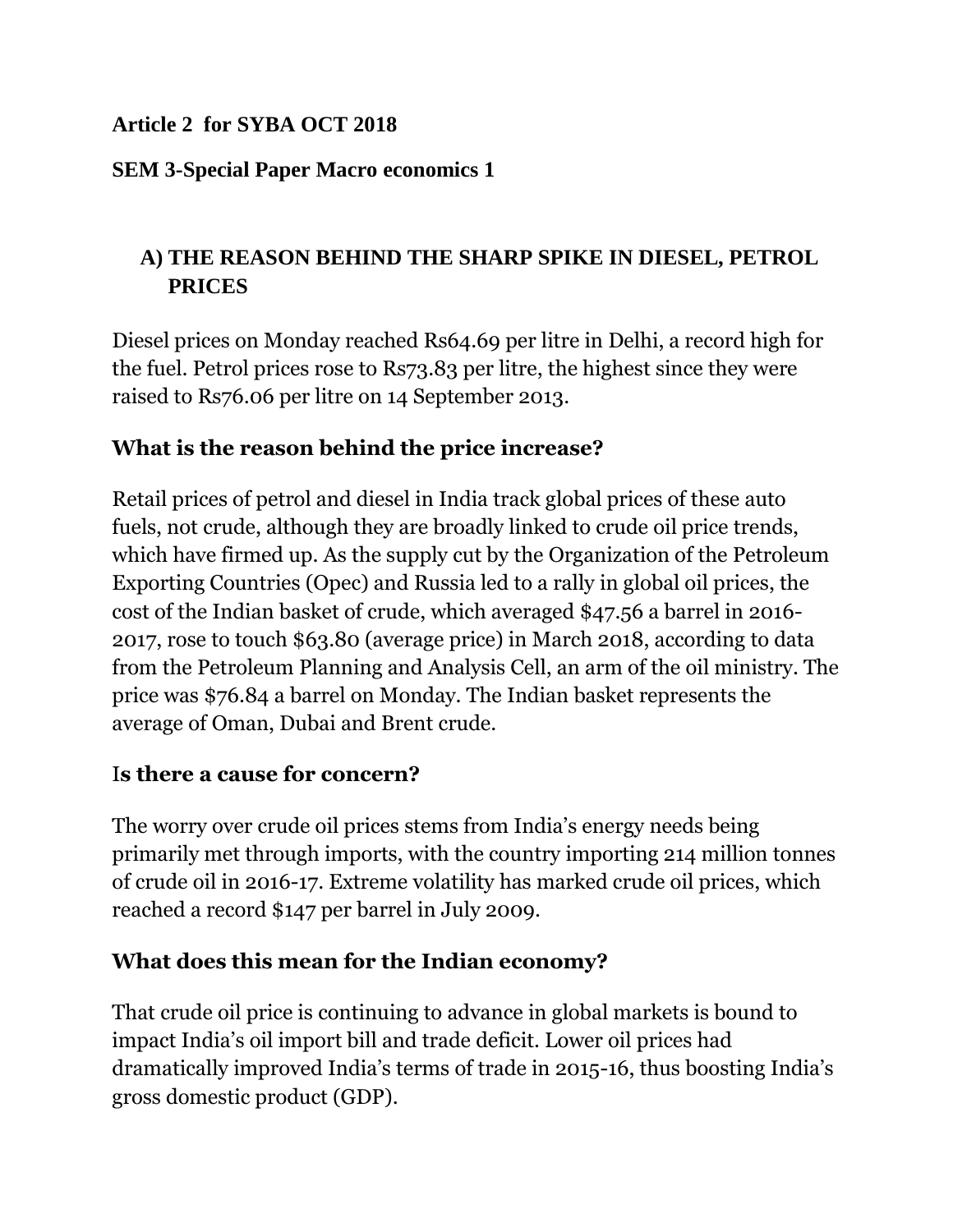A sharp spike in the price of oil will also reverse the declining trend on inflation and put pressure on central and state governments to cut taxes on petrol and diesel, which is likely to adversely impact their non-goods and services tax revenue. This is also expected to keep margins of state-owned refiners under pressure as they seek to absorb some part of their cost from being passed on to consumers and, in the process, impact the central government's dividend income.

# **What is the oil price outlook?**

With crude oil accounting for about 90% of the production cost of auto fuel, experts believe that the global oil prices will remain firm with Opec looking to extend its cooperation with Russia on production cuts. This assumes significance, given that Opec accounts for around 40% of global production and India is one of the major Opec consumers. Experts also say that in the event of any trade war escalation, global economic growth could slow down and result in softer commodity prices, including that of oil.

# **What is India's strategy?**

India has been seeking reasonable rates as its energy demand grows. New Delhi is also reworking its import strategy by stepping up the share of shortterm contracts whenever the market is favourable and exploring long-term supply deals at discounted prices. The new energy architecture also involves acquiring hydrocarbon assets abroad and diversifying India's supply sources from geographies such as the US and adding renewable energy sources to its energy mix to tackle possible price shocks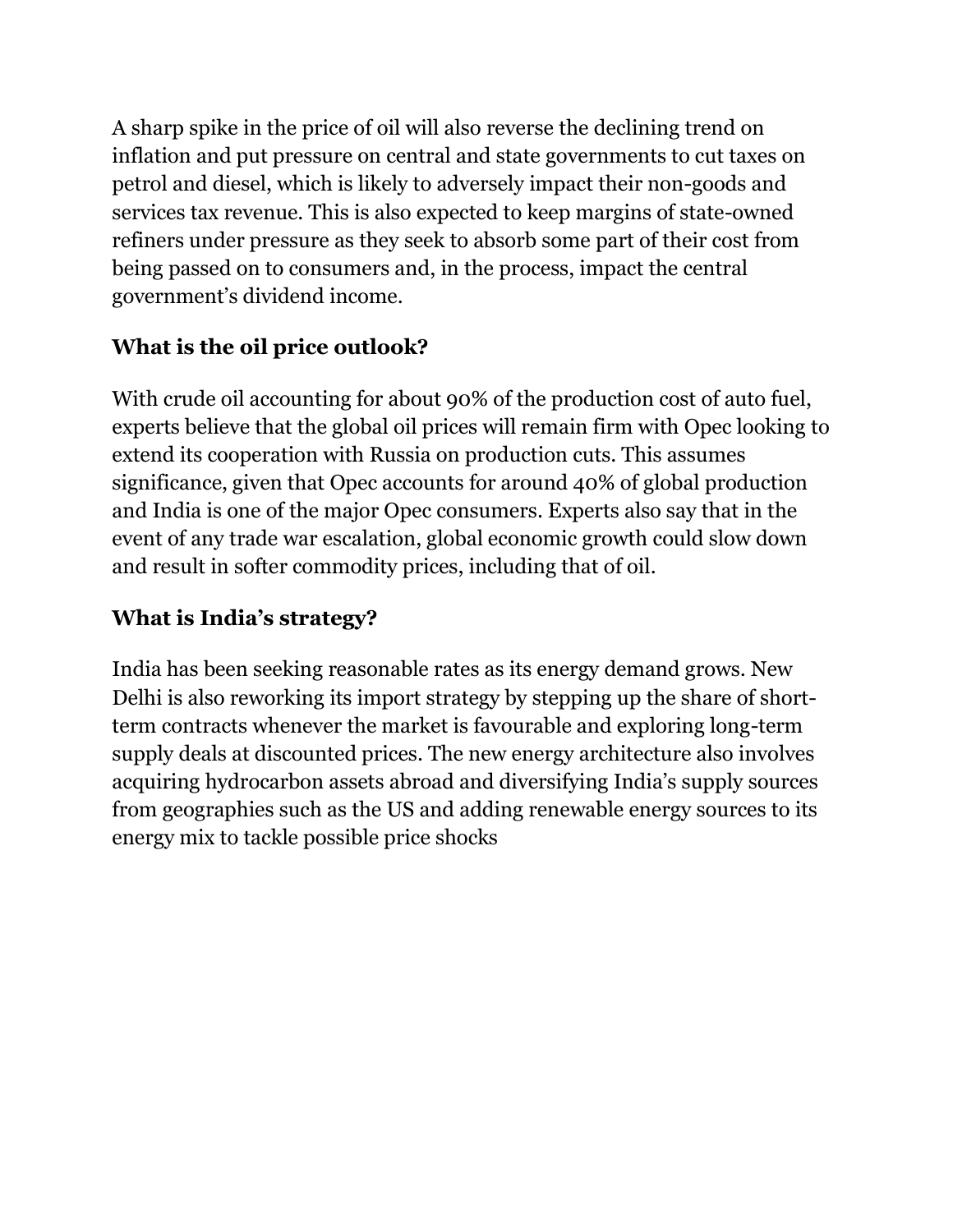### **B) Impact of rising prices of petrol and diesel on the Indian economy**

### **Submitted by [Devajyoti](http://businesseconomics.in/users/devajyotihaldar) Haldar**

The high prices of petrol and diesel have reached unprecedented levels since the first quarter of 2015-16. The price of petrol has climbed to a record high of Rs. 86.24 per litre on May 29 in Mumbai and diesel has increased to a price of Rs.73.79 per litre which the highest in India.

### **Asymmetrical relationship with the price of oil in global market**

According to market experts, it has been seen that when the price of oil increases in the global market, prices of oil in India also increases. But when the price in global market reduces, the prices of oil in India are often not reduced.

### **Fall of GDP**

The Economic Survey 2018 states that every \$10 per barrel increase in the price of oil will reduce the GDP growth by 0.2% to 0.3% points. The survey has also stated that India's economic growth is expected to grow between 7% and 7.5% in the fiscal year 2019. But this growth may be hampered because of the rising prices of oil.

### **Fall in stock market**

The rising prices of oil have also impacted the stock market. Jayanti Das, an economist, told BE, "The price hike of petrol and diesel causes inflation which influences RBI to increase the interest rates. This rising interest rate causes drop in indices and therefore the share prices slip." She also clarified that small changes in the prices of oil do not significantly hamper the stock market. But the present condition, where oil prices are showing drastic upward changes, is surely going to impact the share market.

### **Relationship between oil prices and inflation**

When oil prices increase, it causes inflation. According to Jayanti Das, "Oil is an important input for the economy. It is used in vital activities such as fuelling, transportation or industrial machines. So, if the input cost rises, the price of the end product also moves up." The burden of inflation falls directly on the end consumers as they suffer price hikes of essential items. For example, according to the Indian Oil Corporation Ltd., the price of petrol rose to Rs. 83.83 in Kolkata on September 14, 2013. According to the official website of the Income Tax Department of India, the Cost Inflation Index (CII) which was 220 in the financial year of 2013-14 had moved to 240 in the next financial year. Additionally, that rise in the prices of fuel triggered a massive rise in the prices of essential goods. The increase in all prices has a direct effect on inflation. The weightages of petrol, diesel and LPG are 1.6, 3.1 and 0.64 respectively in the Wholesale Price Index (WPI). So, whenever there is an increase in oil prices, there will be an effect on the wholesale.

### **Impacts on transportation**